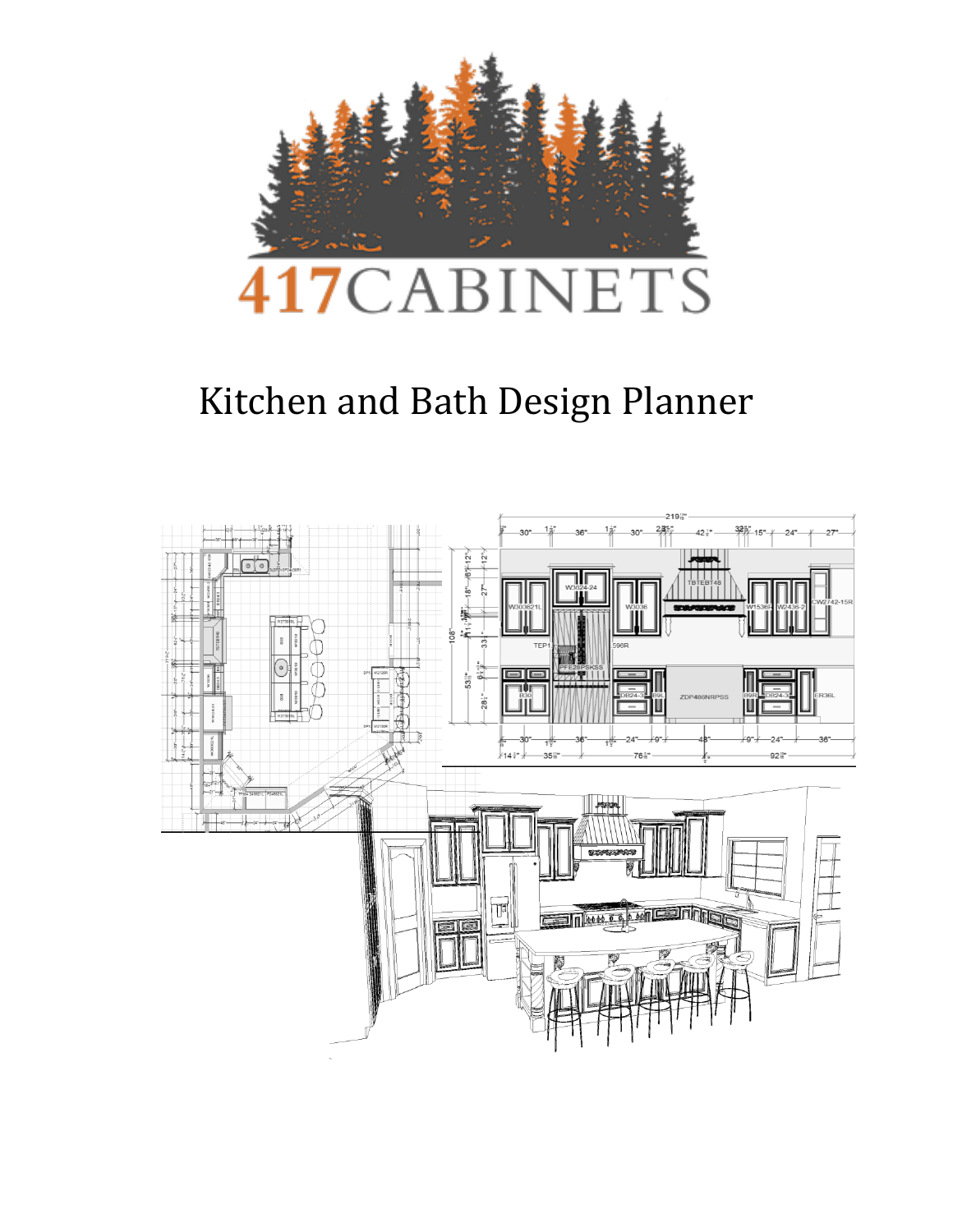

## **How To Measure Your Kitchen or Bath For New Cabinets**

Accurate measurements of your kitchen or bath is important in designing your new cabinets. Please follow the steps listed in this kitchen and bath planner and give the information to your 417CABINETS Cabinetry product specialist.

#### **Floor Plan**

You will need to carefully configure the exact dimensions of your room. Your completed floor plan should resemble the diagram below. Be sure to show exact locations of doors, windows, hood vents, exhaust, gas lines, water line, drain line, outlets, switches, light fixtures, and heat vents.

#### **NOTE: ALWAYS DOUBLE CHECK MEASUREMENTS.**

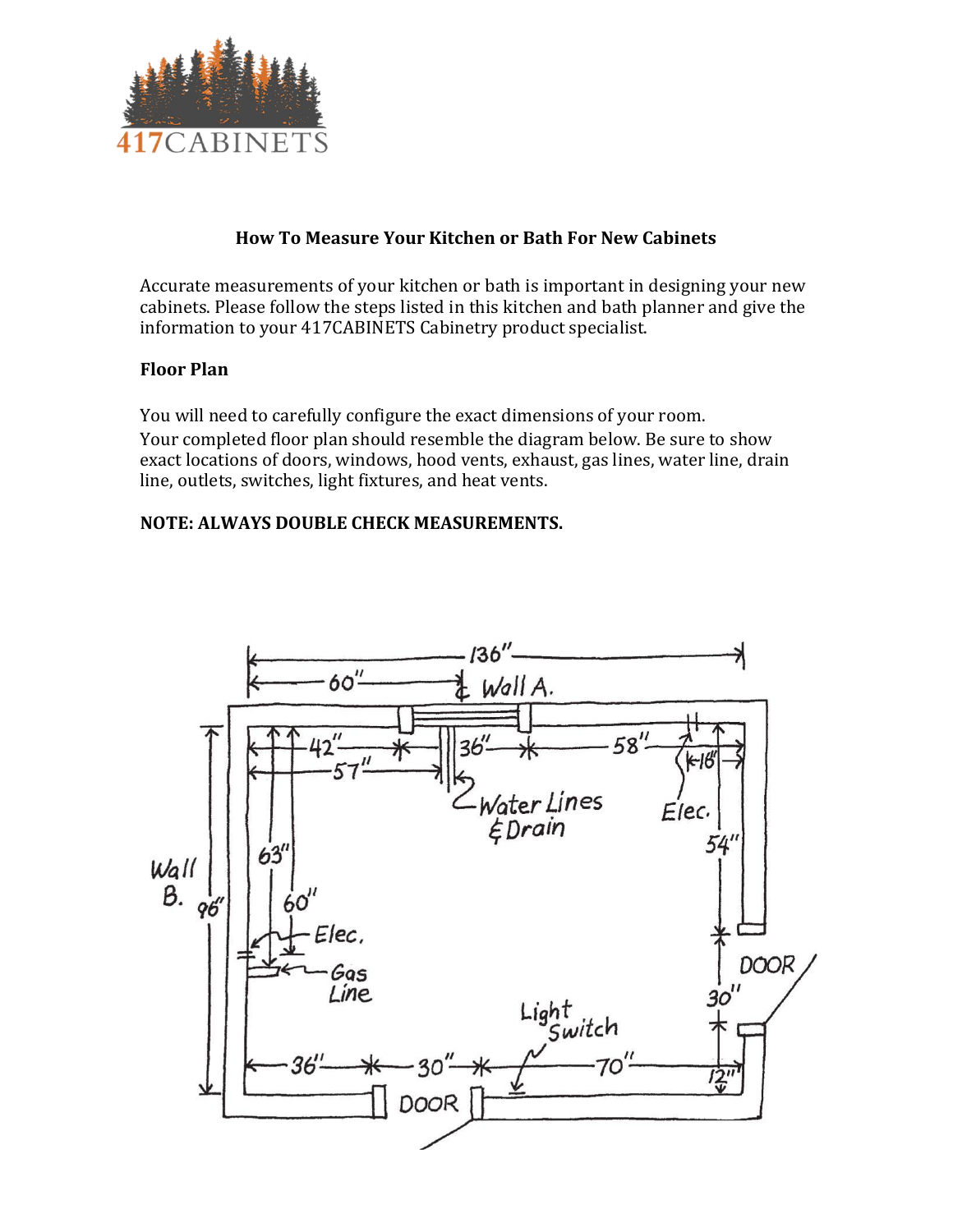

## **How To Measure Your Kitchen & Bath For New Cabinets**

Using a tape measure and graph paper, measure your room using the following steps.

#### **Horizontal Measurement**

- 1. Measure from wall to wall at 36" height
- 2. Measure from corner to window or door opening.
- 3. Measure across opening from trim edge to trim edge.
- 4. Measure from edge of trim to far wall. Compare sum of #2, #3, and #4 measurements to step #1.
- 5. Mark exact location of water, drain, gas lines and electrical outlets and switches on drawing.
- 6. Measure from wall to wall above window and compare to #1.

#### **Vertical Measurement**

- 7. Measure from floor to window sill.
- 8. Measure from window sill to top of window.
- 9. Measure from top of window to ceiling.
- 10. Measure from floor to ceiling Compare to sum of #7, #8, and #9.



WALL B.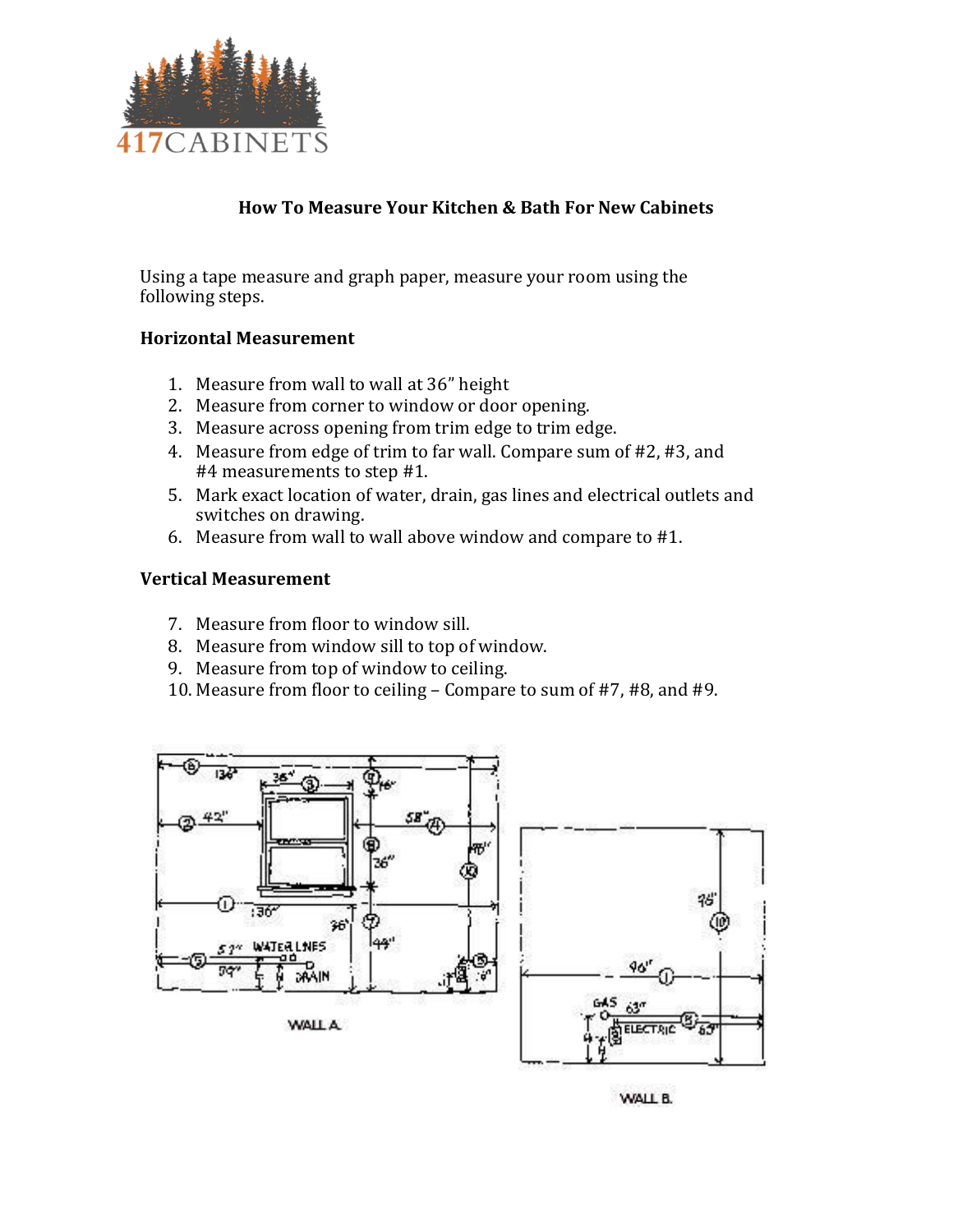# DO-IT-YOURSELF KITCHEN FLOOR PLAN GRID

After all measurements are complete you can begin drawing your kitchen layout using the grid below. Each large square represents 1 ft.

|    | North Street |      |           |                 |                             |  |
|----|--------------|------|-----------|-----------------|-----------------------------|--|
|    |              |      |           |                 |                             |  |
|    |              |      |           |                 |                             |  |
|    |              |      |           |                 |                             |  |
| b. | i            |      |           |                 |                             |  |
|    | k.           |      |           |                 |                             |  |
|    |              |      |           | WEA             |                             |  |
|    |              |      |           | E RESERVATION   |                             |  |
|    |              |      |           |                 |                             |  |
|    | ÷,           |      |           |                 |                             |  |
|    |              |      | 光防御       |                 |                             |  |
|    |              |      |           |                 | $\mathbb{C}^{\times}$       |  |
|    |              |      |           |                 | <b>ALLES</b>                |  |
|    |              |      | $\bullet$ |                 |                             |  |
|    |              |      |           |                 |                             |  |
|    |              |      |           | Trip State      |                             |  |
|    |              |      |           | <b>NEW YEAR</b> |                             |  |
|    |              |      |           |                 | $\mathcal{M}_{\mathcal{D}}$ |  |
|    |              |      |           | HA ST           |                             |  |
|    | ₹            |      |           | 马尔萨             |                             |  |
|    |              |      | 73        |                 |                             |  |
| т  | J            |      |           | U               |                             |  |
| Σ  |              | LIFE | THE N     |                 |                             |  |
|    | 4<br>a s     |      |           |                 |                             |  |
|    |              |      |           |                 |                             |  |